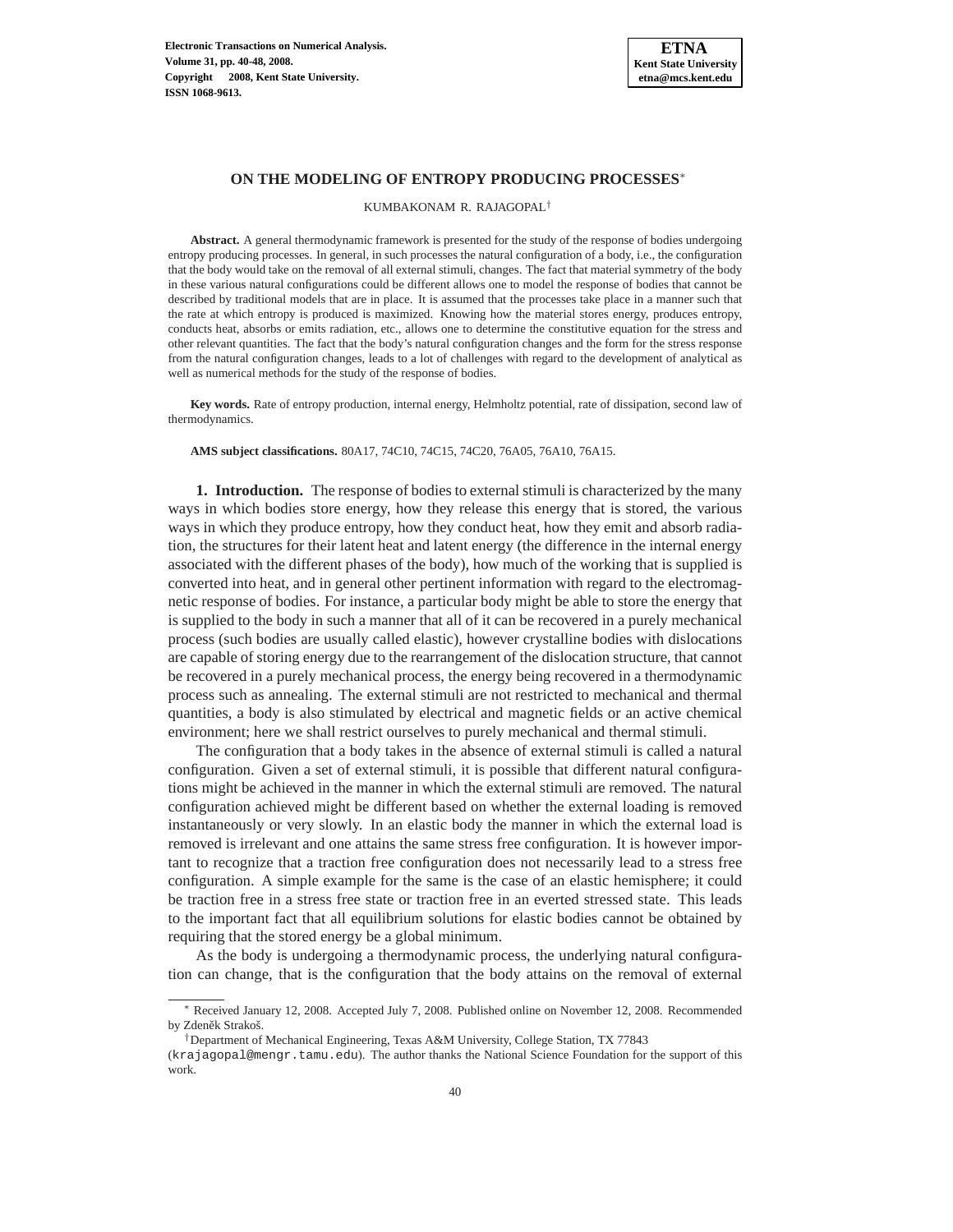#### ON THE MODELING OF ENTROPY PRODUCING PROCESSES 41

stimuli, at different actual configurations of the body undergoing a thermodynamic process, could change. An elastic material is a body that has one natural configuration and thus, on the removal of external loading from any natural configuration, the body will return to the same natural configuration. However, an inelastic body, such as the a metal that has been deformed so that it has "yielded", has an infinity of natural configurations, and a body that is undergoing solid to solid phase transition has a finite number of natural configurations; see [\[16\]](#page-7-0) and [\[18,](#page-7-1) [19\]](#page-7-2) for a detailed discussion of the role of natural configurations in thermomechanics. The question then arises as to whether there is some rational means for determining how the natural configuration changes. It turns out that natural configurations change whenever entropy production takes place (thus the reason for the natural configuration not changing for an elastic body, though it is possible that one can construct a mathematical theory wherein the natural configurations do not change even when entropy is produced). Eckart [\[4\]](#page-7-3) seems to have been the first to recognize the important role that natural configurations play in specifying the response of materials. For instance, classical plasticity can be viewed as infinity of response functions from infinity of evolving natural configurations. His work is amongst the most important studies in the thermomechanics of entropy producing processes and it is unfortunate that this seminal work has been largely ignored until recently. While Eckart's work made a significant advance on the state of entropy producing processes and the notion of natural configurations, he did not recognize the role of the changing material symmetry associated with these natural configurations and other related issues; see Rajagopal [\[16\]](#page-7-0) for a discussion of the same.

We shall find that requiring the thermodynamic processes to proceed according to the rate of entropy production being maximized, leads naturally to determining the manner in which the natural configurations evolve. As we shall see, appealing to this idea has been successful in developing models to describe a disparate class of material responses.

Suppose that the current configuration of the body is denoted by  $\kappa_t$ , and further suppose that on the removal of the external stimuli the body attains the configuration  $\kappa_{p(t)}$ , the preferred natural configuration of the body amongst the several natural configurations that are available to the body. As mentioned earlier, different natural configurations can be attained based on the class of allowable thermodynamic processes (it depends on the way in which the external stimuli are removed, for instance if the external stimuli are removed instantaneously the process under consideration would be adiabatic, while if they are removed slowly the process would be isothermal). Also, a body might have one, a finite number or infinity of natural configurations associated with it while undergoing a thermodynamic process. Twinning and solid to solid phase transitions are examples of a body having a finite number of natural configurations.

Given a body, we have to decide on the set of properties that define the state of each material point that belongs to the body. For instance, the deformation gradient, temperature, stress, velocity gradient, the various temporal and spatial derivatives of the above quantities as well as several other quantities could qualify to define the state of a particle. An important point to bear in mind is that the set of natural configurations that a body can attain will also be a part of the specification of the state variables. Constitutive relations are in their most general form implicit relationships between the various state variables. Once the state space associated with the body can be defined, we can discuss the processes that take the particle from one state to another. These processes cannot be arbitrary; they have to be such that in addition to the balance equations the second law of thermodynamics is met. The second law requires the rate of entropy production to be non-negative. The second law is enforced in a variety of ways; see Thomson [\[21\]](#page-8-0), Clausius [\[2\]](#page-7-4), and Planck [\[14\]](#page-7-5). However, at times more stringent restrictions than the second law are enforced, the reasons for the same being that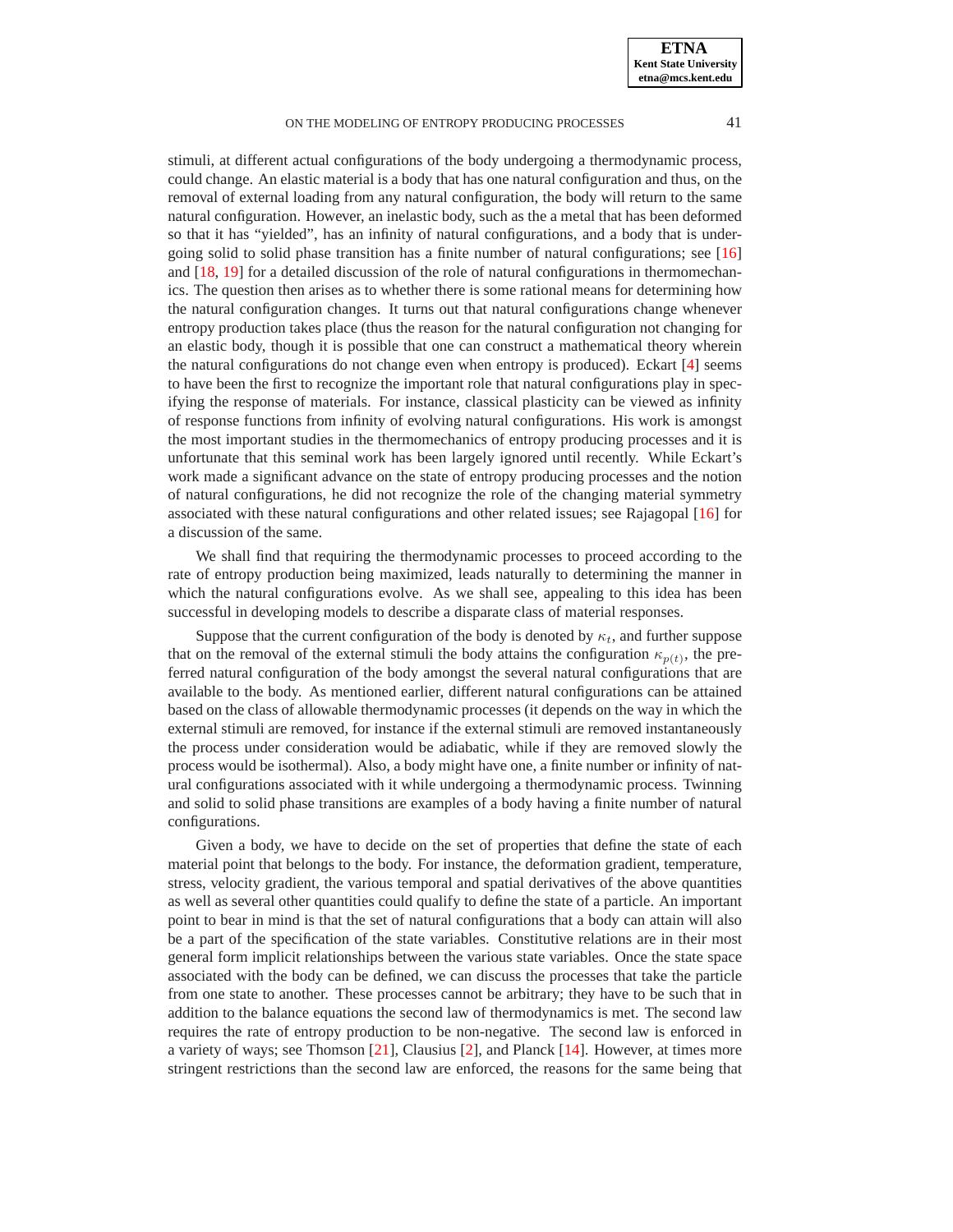the second law allows for too many possible candidates for the constitutive relations. One such more stringent requirement is the one introduced by Onsager; see Onsager [\[12\]](#page-7-6), Prigogine [\[13\]](#page-7-7), Glansdorff and Prigogine [\[5\]](#page-7-8). Onsager's requirement, which is often referred to as Onsager's Principle, does not have the same universality as the second law and is expected to hold for only special materials in special processes. Rajagopal and Srinivasa, in a series of recent papers, require that the rate of entropy production be maximal to choose a subset of constitutive relations from those that are non-negative. While Ziegler [\[23\]](#page-8-1) had earlier appealed to such a requirement, he did not use it to obtain constitutive relations in the manner of Rajagopal and Srinivasa; see Rajagopal and Srinivasa [\[18\]](#page-7-1) for a discussion of the differences between their approach and that of Ziegler. It might seem like the requirement demanded by Rajagopal and Srinivasa contradicts Onsager's Principle since they demand that the rate of entropy production is maximal while the latter demands that it be minimal in equilibrium. There is no contradiction whatsoever between the demands of Rajagopal and Srinivasa and that of Onsager as they refer to totally different circumstances.

**2. Kinematics and basic equations.** An abstract body  $B$  is a set that has a topological and measure theoretic structure (a detailed treatment of what is meant by a body can be found in Truesdell [\[22\]](#page-8-2)). Let  $\kappa$  be a reference placer that maps the abstract body onto its configuration  $\kappa(B)$  in a three dimensional Euclidean space. Let  $\kappa_t(B)$  denote the configuration of the body B, at time t. By the motion  $\chi$  of the body, we mean a one to one mapping at each instant of time t, that associates a particle  $X \in \kappa(B)$  with a particle  $x \in \kappa_t(B)$ , i.e.,

$$
\mathbf{x} = \chi_{\kappa}(\mathbf{X}, t).
$$

Properties associated with the body can be defined on the basis of reference configuration (usually referred to as a Lagrangian representation, though it was introduced by Euler), the current configuration (usually referred to as Eulerian representation, though it was used earlier by D'Alembert and Bernoulli), or for that matter any other possible configuration the body can be placed in, i.e., a property  $\varphi$  can be defined through

$$
\varphi = \varphi_{\kappa}(\mathbf{X},t) = \varphi_{\kappa_t}(\mathbf{x},t).
$$

We shall use the following notation to represent the derivatives based on referential and current configurations:

$$
\nabla \varphi = \frac{\partial \varphi_{\kappa}}{\partial \mathbf{X}}, \quad \text{grad } \varphi = \frac{\partial \varphi_{\kappa_t}}{\partial \mathbf{x}}, \quad \frac{d\varphi}{dt} = \frac{\partial \varphi_{\kappa}}{\partial t}, \quad \frac{\partial \varphi}{\partial t} = \frac{\partial \varphi_{\kappa_t}}{\partial t}.
$$

The gradient of the motion (usually called the deformation gradient) is defined through

<span id="page-2-1"></span><span id="page-2-0"></span>
$$
\mathbf{F}_{\kappa} = \frac{\partial \chi_{\kappa}}{\partial \mathbf{X}},\tag{2.1}
$$

and the velocity **v** is defined through

$$
\mathbf{v}(\mathbf{X},t) = \frac{\partial \chi_{\kappa}(\mathbf{X},t)}{\partial t} \implies \mathbf{v}(\mathbf{x},t) = \mathbf{v}(\chi_{\kappa}^{-1}(\mathbf{x},t),t). \tag{2.2}
$$

Consequently,

$$
\frac{d\varphi}{dt} = \frac{\partial\varphi}{\partial t} + \mathbf{v} \cdot \text{grad}\,\varphi.
$$

We also define the Cauchy-Green stretch tensors  $B_{\kappa}$  and  $C_{\kappa}$  through

$$
\mathbf{B}_{\kappa} = \mathbf{F}_{\kappa} \mathbf{F}_{\kappa}^{T}, \qquad \mathbf{C}_{\kappa} = \mathbf{F}_{\kappa}^{T} \mathbf{F}_{\kappa},
$$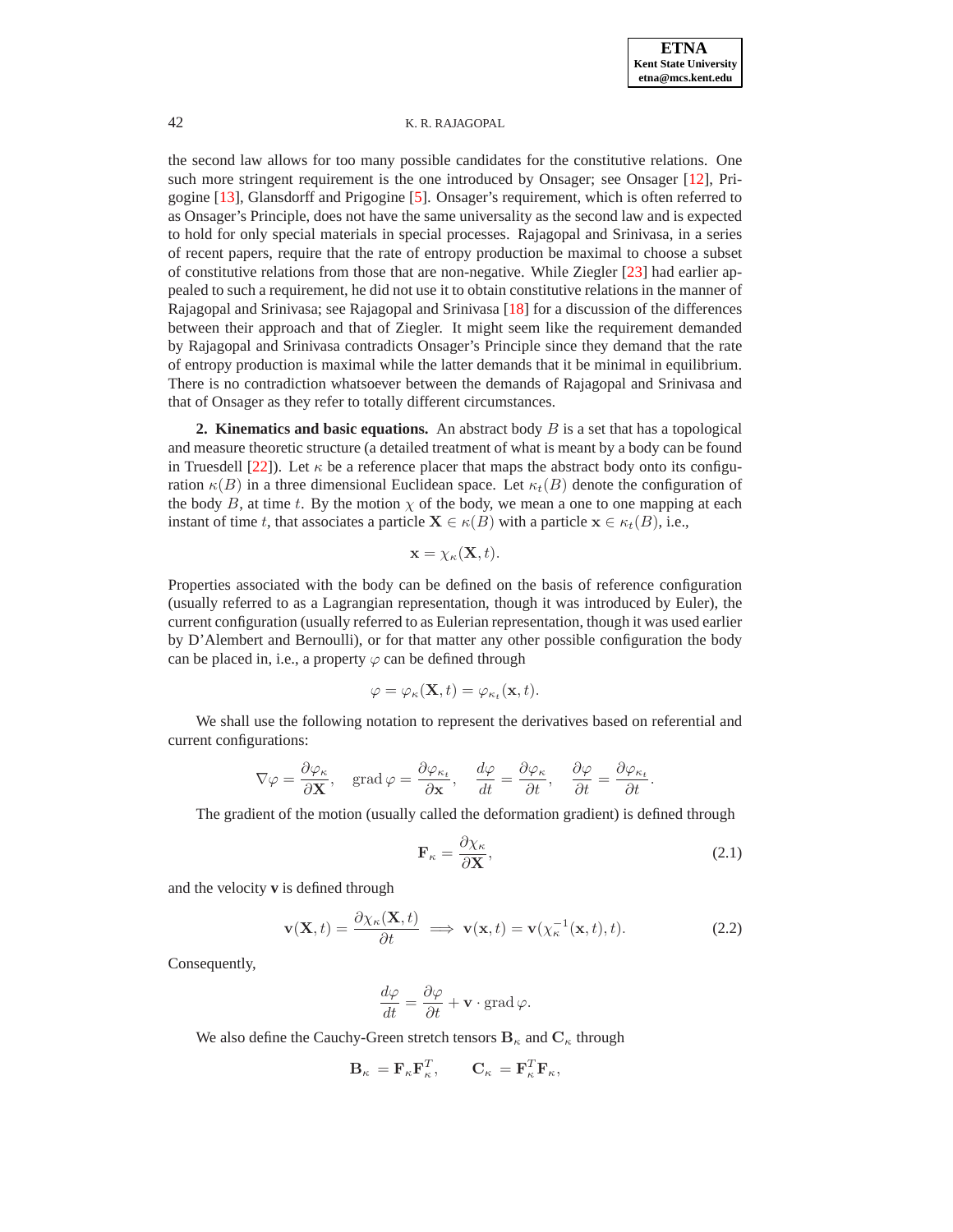### ON THE MODELING OF ENTROPY PRODUCING PROCESSES 43

and the velocity gradient  $\bf{L}$  and its symmetric part  $\bf{D}$  through<sup>[1](#page-3-0)</sup>

$$
\mathbf{L} = \text{grad}\,\mathbf{v}, \qquad \mathbf{D} = \frac{1}{2} \left( \mathbf{L} + \mathbf{L}^T \right).
$$

It immediately follows from  $(2.1)$  and  $(2.2)$  that

$$
\mathbf{L} = \frac{d\mathbf{F}_{\kappa}}{dt} \mathbf{F}_{\kappa}^{-1}.
$$
 (2.3)

Analogously to the above setting, we introduce the deformation gradient  $\mathbf{F}_{\kappa_{p(t)}}$  as the measure of the deformation between  $\kappa_{p(t)}(B)$  and  $\kappa_t(B)$ , and we set

<span id="page-3-1"></span>
$$
\mathbf{B}_{\kappa_{p(t)}} = \mathbf{F}_{\kappa_{p(t)}} \mathbf{F}_{\kappa_{p(t)}}^T, \qquad \mathbf{C}_{\kappa_{p(t)}} = \mathbf{F}_{\kappa_{p(t)}}^T \mathbf{F}_{\kappa_{p(t)}}.
$$

Finally, we use G to denote the measure of deformation between  $\kappa(B)$  and  $\kappa_{p(t)}(B)$ . Obviously,  $\mathbf{F}_{\kappa} = \mathbf{F}_{\kappa_{p(t)}} \mathbf{G}$ . Motivated by [\(2.3\)](#page-3-1), we define

$$
\mathbf{L}_{\kappa_{p(t)}} = \frac{d\mathbf{G}}{dt}\mathbf{G}^{-1}
$$

and we also set

$$
\mathbf{D}_{\kappa_{p(t)}} = \frac{1}{2} \big(\mathbf{L}_{\kappa_{p(t)}} + \mathbf{L}_{\kappa_{p(t)}}^T\big).
$$

The minimal kinematical definitions provided above suffice for our discussions here.

Any process undergone by the body has to meet the balance of mass, linear and angular momentum, and energy which are given by

<span id="page-3-3"></span>
$$
\frac{d\rho}{dt} = -\rho \operatorname{div} \mathbf{v},
$$
\n
$$
\rho \frac{d\mathbf{v}}{dt} = \operatorname{div} \mathbf{T} + \rho \mathbf{b},
$$
\n
$$
\mathbf{T}^T = \mathbf{T},
$$
\n
$$
\rho \frac{d\varepsilon}{dt} = \mathbf{T} \cdot \mathbf{L} - \operatorname{div} \mathbf{q} + \rho r,
$$
\n(2.4)

where  $\rho$  denotes the density, **T** the Cauchy stress, **b** the specific body force,  $\varepsilon$  the specific internal energy,  $q$  the heat flux and  $r$  the radiant heating.

**3. On the modeling of entropy producing process.** Finally, we record the second law of thermodynamics which the body has to meet in every process<sup>[2](#page-3-2)</sup>

$$
\rho \frac{d\eta}{dt} + \text{ div}\left(\frac{\mathbf{q}}{\theta}\right) = \frac{\rho r}{\theta} + \rho \xi, \quad \xi \ge 0,
$$

where  $\eta$  is the entropy,  $\theta$  the temperature, q the heat flux, and  $\xi$  is the rate of entropy production. The second law expressed as above is different from the usual expression, where

<span id="page-3-0"></span><sup>&</sup>lt;sup>1</sup> It would be more appropriate to refer to **L** and **D** as  $\mathbf{L}_{\kappa_t}$  and  $\mathbf{D}_{\kappa_t}$ , but we have dropped the suffix  $\kappa_t$  from which these measurements are made for the sake of convenience of notation.

<span id="page-3-2"></span> $2$ The second law, unlike the other laws that have been postulated, is inviolate. For instance, during radioactivity the balance of mass is violated. The balance laws, as stated, hold for classical mechanics and have to be restated for processes such as radioactivity, etc.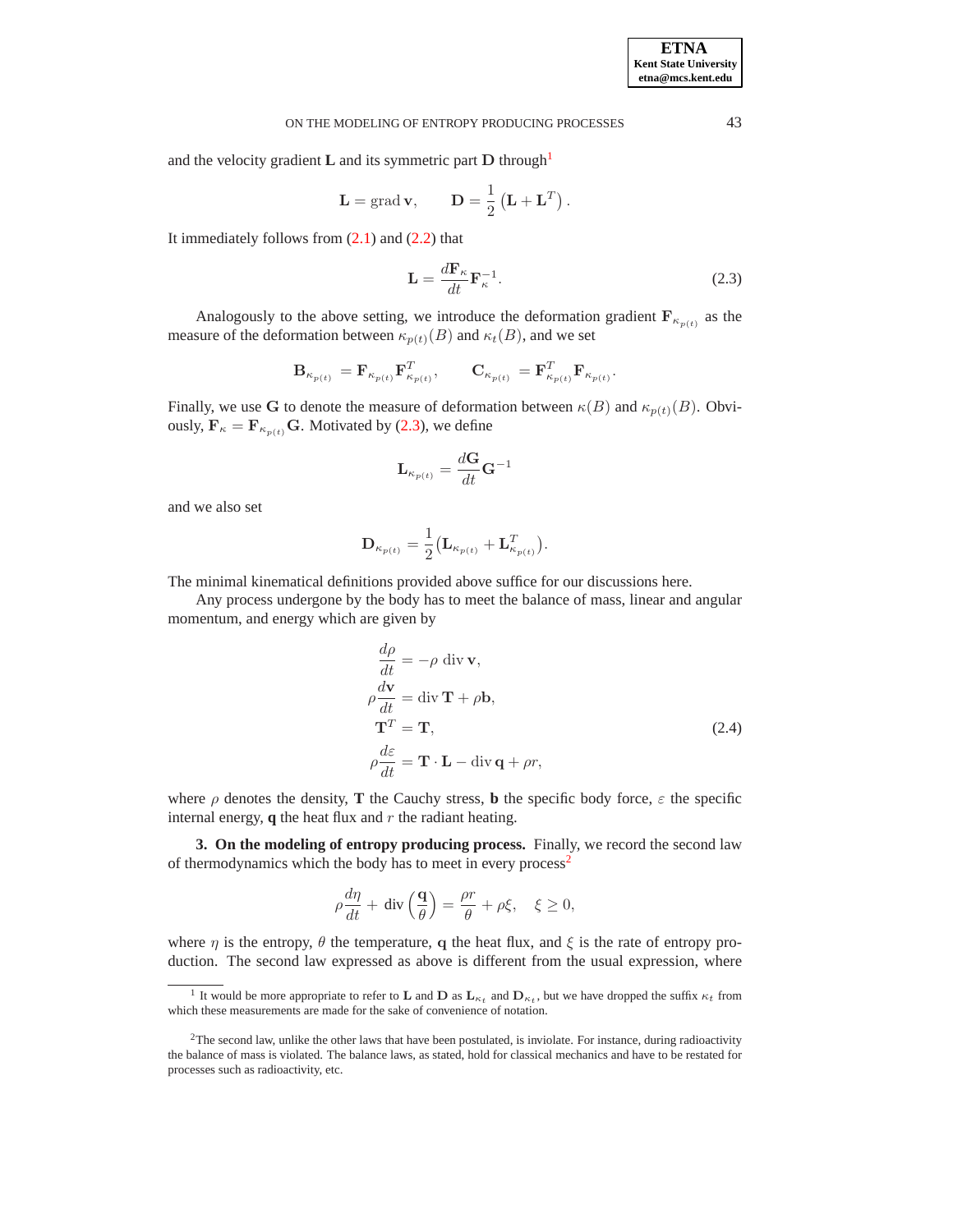the last term in the above equation is omitted and the equality is replaced by an inequality. The above approach was used by Green and Nagdhi [\[6\]](#page-7-9) and more recently by Rajagopal and Srinivasa (see the review articles by Rajagopal and Srinivasa [\[18,](#page-7-1) [19\]](#page-7-2) for a discussion of its use in a variety of applications) to study the thermodynamic response of bodies, and we shall find it convenient to use the second law in the above form. It is common practice in continuum thermodynamics to obtain restrictions on the constitutive response functions by allowing the body to undergo arbitrary thermodynamic processes. Such a procedure assumes that the forms assumed for the constitutive response functions are valid in all these arbitrary processes, but this is not the case as the type of response being modeled might not be possible in all arbitrary processes. Thus, one would have to ensure that the process the body is subject to is compatible with the assumed form for the response function.

<span id="page-4-1"></span>On combining the balance of energy with the above equation we obtain

$$
\mathbf{T} \cdot \mathbf{L} - \rho \frac{d\varepsilon}{dt} + \rho \theta \frac{d\eta}{dt} - \frac{\mathbf{q} \cdot \text{grad}\,\theta}{\theta} = \rho \theta \xi =: \zeta \ge 0,\tag{3.1}
$$

where we refer to  $\zeta$  as the rate of dissipation. Usually the rate of dissipation refers to the product of the density, temperature and the rate of entropy production associated with working being converted to heat, i.e., energy in its thermal form, but here we shall use it to mean the product of the density, temperature and the rate of entropy production associated with all forms of entropy production.

On introducing the specific Helmholtz potential

$$
\psi = \varepsilon - \theta \eta,
$$

<span id="page-4-0"></span>we can rewrite the above equation as

$$
\mathbf{T} \cdot \mathbf{L} - \rho \frac{d\psi}{dt} - \rho \eta \frac{d\theta}{dt} - \frac{\mathbf{q} \cdot \text{grad}\,\theta}{\theta} = \zeta.
$$
 (3.2)

If one further assumes that the rate of entropy production  $\zeta$  can be expressed additively (it is not necessary to make this assumption and one can deal with more complicated forms of entropy production) as

$$
\zeta = \zeta_c + \zeta_d,
$$

where  $\zeta_c$  is the rate of entropy production due to conduction and  $\zeta_d$  the rate of entropy production due for the various other entropy producing processes, and if we further assume that

$$
\zeta_c = -\frac{\mathbf{q} \cdot \text{grad}\,\theta}{\theta} \ge 0,
$$

then we are left with (using also  $(2.4)$ )

$$
\mathbf{T} \cdot \mathbf{D} - \rho \frac{d\psi}{dt} - \rho \eta \frac{d\theta}{dt} = \zeta_d \ge 0.
$$

Now, depending on the problem under consideration we will have to assume appropriate forms for the specific Helmholtz potential  $\psi$ , the rate of entropy production  $\zeta_d$ , and the entropy  $\eta$ . It is worth observing a definite advantage of the above approach, compared to the usual assumption for the constitutive relation for the stress, namely that of making assumptions concerning two scalar functions instead of six scalar functions for the components of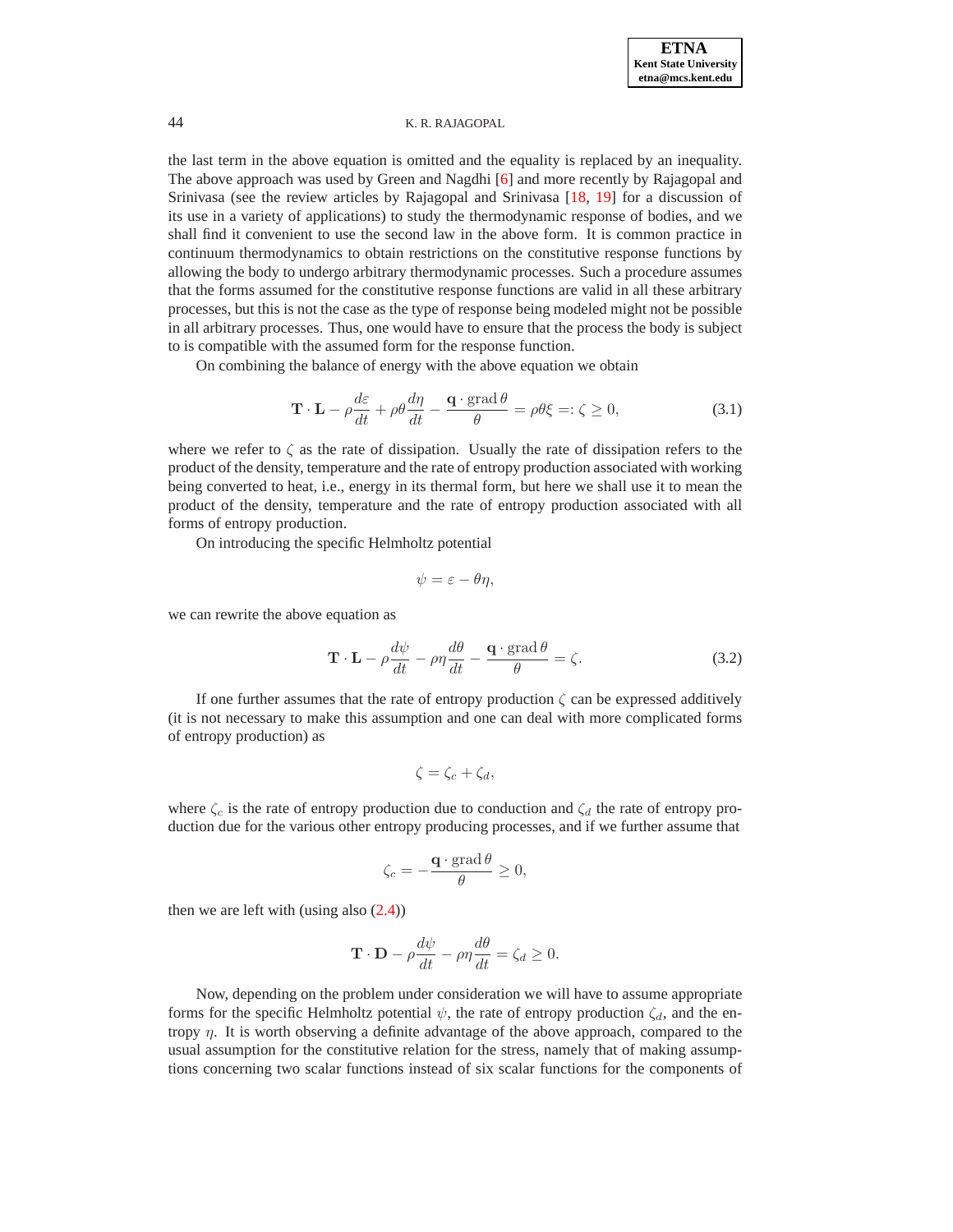### <span id="page-5-1"></span>ON THE MODELING OF ENTROPY PRODUCING PROCESSES 45

the stress. Let us consider, for the sake of illustration, isothermal<sup>[3](#page-5-0)</sup> processes. In this case, equation [\(3.2\)](#page-4-0) will further simplify to

$$
\mathbf{T} \cdot \mathbf{D} - \rho \frac{d\psi}{dt} = \zeta_d \ge 0. \tag{3.3}
$$

It is important to bear in mind that the specific Helmholtz potential was introduced to simplify the mathematical manipulations. Thus, in general, one has to prescribe constitutive relations for the specific internal energy and the specific entropy.

The crux of the idea is to maximize the rate of entropy production subject to the second law expressed in the form  $(3.3)$  (or in the more general case  $(3.1)$ ) enforced as a constraint. If any other constraints such as those of incompressibility are to be enforced, then one has to incorporate them into the function which is being maximized by introducing the appropriate Lagrange multipliers. A few words concerning the rationale for the maximization are warranted. In an isolated system, the entropy of the system tends to a maximum and the system attains equilibrium. The quickest way for the system to attain the maximal value of entropy is to undergo processes that produce the maximal rate of entropy. Though this might seem a reasonable expectation for closed (isolated) systems we shall also require this to open systems. It is important to bear in mind that the above requirement of the maximal rate of entropy production is not a "principle" of thermodynamics, only a plausible and reasonable assumption. Ziegler [\[23\]](#page-8-1) appealed to such an assumption, but from a different perspective; see Rajagopal and Srinivasa [\[18\]](#page-7-1) for a detailed discussion of the distinction between Ziegler's approach and the one advocated here.

It is also important to discuss another idea in thermodynamics that is used a great deal, especially when dealing with linear constitutive relations, namely the Onsager's "principle". This "principle" requires that the rate of entropy production be minimal. This requirement seems to contradict the requirement advocated earlier, but it is not so. The rate of entropy production is a Liapunov function. The procedure of maximizing the rate of entropy production picks one (or more) amongst numerous possible contenders for the choice of the rate of entropy production. Once a choice for the rate of entropy production is made, as it is a Liapunov function, it decreases to a minimal value with respect to time, and it is to this minimality Onsager's "principle" refers to; see Onsager [\[12\]](#page-7-6), de Groot and Mazur [\[3\]](#page-7-10), Glansdorff and Prigogine [\[5\]](#page-7-8). A detailed discussion of the differences between the requirement of maximal rate of entropy production, for the choice of the rate of entropy production function, and Onsager's "principle" can be found in the paper by Rajagopal and Srinivasa [\[20\]](#page-8-3). In fact, Rajagopal and Srinivasa [\[20\]](#page-8-3) also provide a way for generalizing Onsager's "principle" to non-linear phenomenological laws. For the special case of the rate of entropy production being quadratic in an appropriate variable, one obtains linear phenomenological relations such as Fourier's law of heat conduction, Darcy's law or Fick's laws. The linear phenomenological relations satisfy Onsager's relations and, as the rate of entropy productions is quadratic and a Liapunov function, it attains a minimum with time. However, when the rate of entropy production is not quadratic, one does not obtain linear phenomenological relations, and one cannot apply Onsagers's relations. Rajagopal and Srinivasa [\[20\]](#page-8-3) show how one can deal with a rate of entropy production that is not quadratic and leads to non-linear phenomenological relations. We shall not discuss these issues in detail here, but refer the interested reader to the paper by Rajagopal and Srinivasa [\[20\]](#page-8-3), where all the relevant issues are discussed at length.

In the case of isothermal processes, we are then required to maximize the rate of entropy production  $\zeta_d$  subject to the constraint [\(3.3\)](#page-5-1). Thus, we maximize the function

<span id="page-5-0"></span><sup>&</sup>lt;sup>3</sup>A fully thermodynamic theory that allows for phase transformations, conduction, radiation, etc., can be found in the papers by Kannan et al. [\[7\]](#page-7-11), Rao and Rajagopal [\[15\]](#page-7-12) and Rajagopal and Srinivasa [\[19\]](#page-7-2).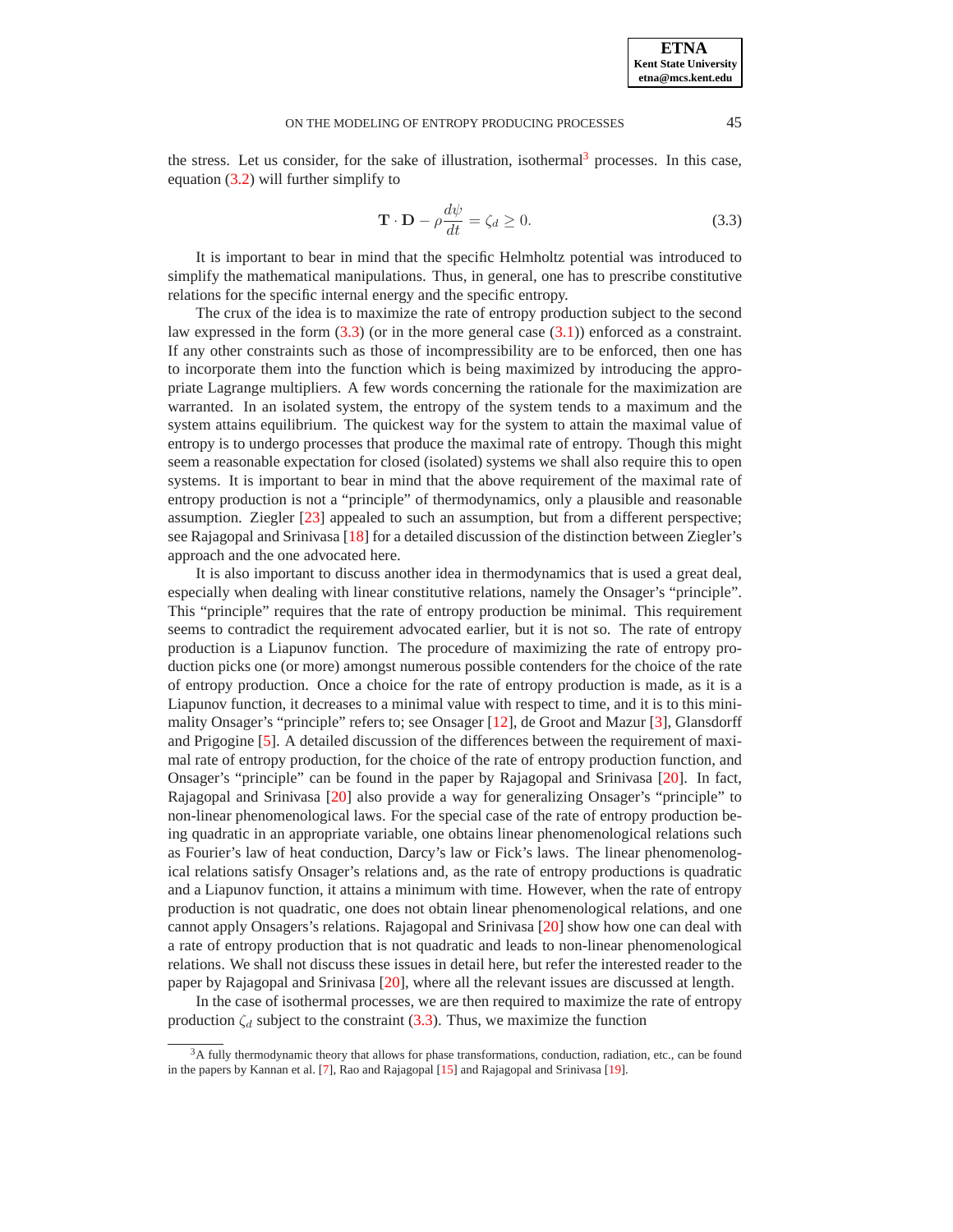$$
\Phi = \zeta_d + \lambda_1 \left( \zeta_d - \mathbf{T} \cdot \mathbf{D} + \rho \frac{d\psi}{dt} \right).
$$

If in addition the body under consideration is incompressible, then we have to also take into consideration that

$$
\mathbf{I} \cdot \mathbf{D} = \text{div}\,\mathbf{v} = 0,
$$

and thus we have to maximize

$$
\Phi = \zeta_d + \lambda_1 \left( \zeta_d - \mathbf{T} \cdot \mathbf{D} + \rho \frac{d\psi}{dt} \right) + \lambda_2 \mathbf{I} \cdot \mathbf{D}.
$$

**3.1. An example: viscoelastic fluids.** In order to illustrate the efficacy of the idea we apply our ideas to viscoelastic fluids. Suppose the specific Helmholtz potential and the rate of entropy production are given by

$$
\psi = \frac{\mu}{2} \left( \mathbf{I} \cdot \mathbf{B}_{\kappa_{p(t)}} - 3 \right),\,
$$

and

$$
\zeta_d = \eta \mathbf{D} \cdot \mathbf{B}_{\kappa_{p(t)}} \mathbf{D},
$$

where  $\mu$  and  $\eta$  are constants.

A straightforward application of the procedure (see Rajagopal and Srinivasa [\[17\]](#page-7-13) for details) leads to the following representation for the Cauchy stress for the fluid

$$
\mathbf{T} = -p\mathbf{I} + \mu \mathbf{B}_{\kappa_{p(t)}},
$$

where

$$
-\frac{1}{2}\left[\frac{d}{dt}\mathbf{B}_{\kappa_{p(t)}} - \mathbf{L}\mathbf{B}_{\kappa_{p(t)}} - \mathbf{B}_{\kappa_{p(t)}}\mathbf{L}^T\right] = \frac{\mu}{\eta}\left[\mathbf{B}_{\kappa_{p(t)}} - \lambda\mathbf{I}\right]
$$

and

$$
\lambda = \frac{3}{\left(\mathbf{I} \cdot \mathbf{B}_{\kappa_{p(t)}}^{-1}\right)}.
$$

The above model is a generalization of the non-linear Maxwell model. Such a fluid stores energy like a non-linear neo-Hookean solid and dissipates it like a viscous fluid that takes into account the change in the underlying natural configuration. If one assumes that the elastic response is that of a linearized elastic solid, then one obtains the three dimensional generalization of the one dimensional model developed by Maxwell [\[11\]](#page-7-14) in his seminal paper on the viscoelastic response of bodies. Different choices for the stored energy and the rate of entropy production will lead to different models for viscoelastic fluids. The reader can find how one could obtain models for different rate type viscoelastic fluids in Rajagopal and Srinivasa [\[17\]](#page-7-13).

The above procedure does not apply to merely viscoelastic fluids. Appropriate choices for the stored energy and the rate of entropy production lead to all the known models for the inelastic response of solids in addition to leading to new useful models, including models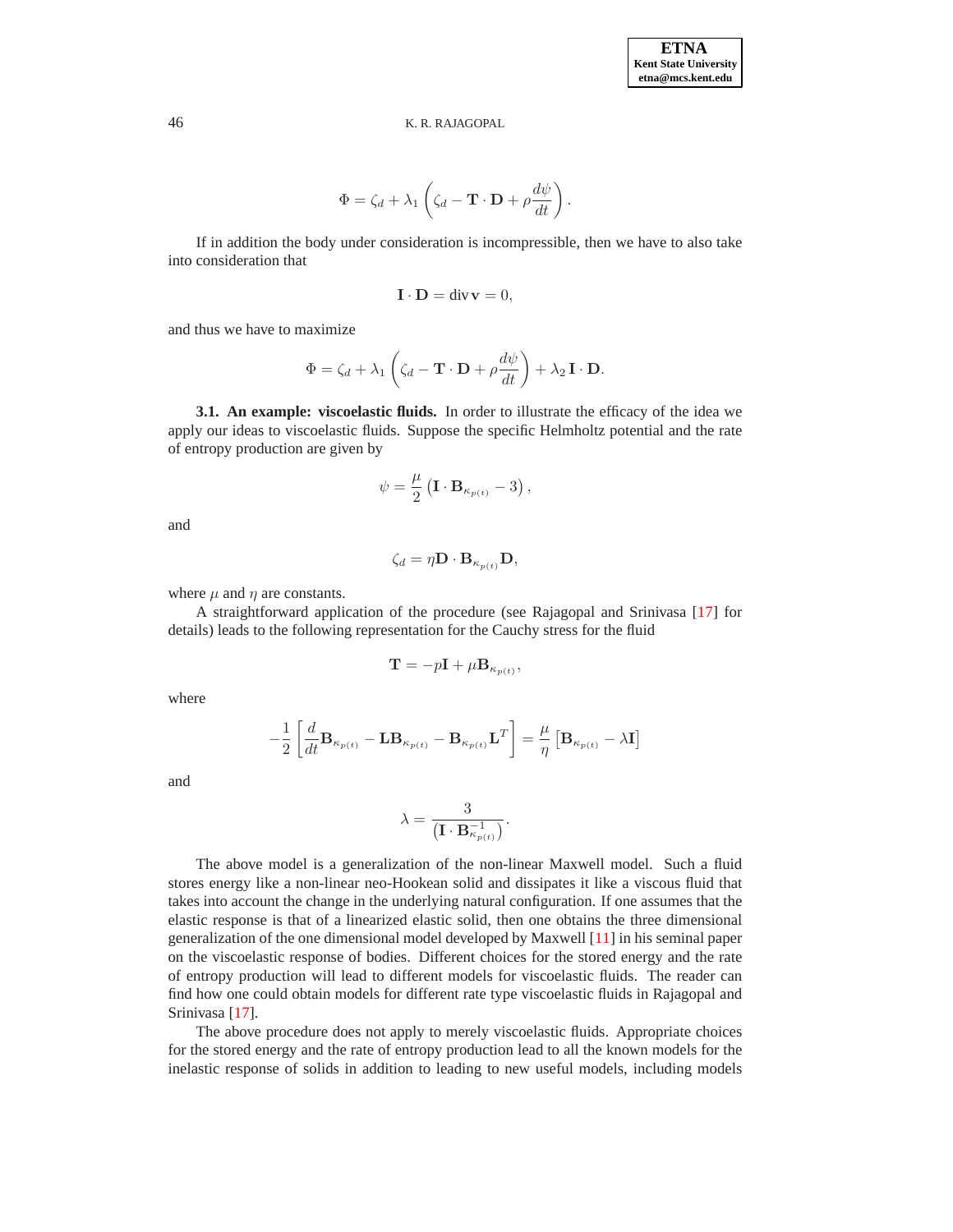within the context of finite deformations. An important point to observe is that the methodology automatically provides the "yield condition" and there is no need to make additional *ad*

It is also worth mentioning that the procedure has been used to develop implicit constitu-tive models. For example, Málek and Rajagopal [[8\]](#page-7-15) develop models for incompressible fluids wherein the viscosity depends on the pressure (the mean normal stress) and the symmetric part of the velocity gradient (the model being a special implicit fluid model).

*hoc* assumptions for the "yield condition".

The above thermodynamic framework is able to describe a plethora of diverse phenomena of materials: viscoelasticity, traditional inelastic response, twinning, solid to solid transitions in shape memory alloys (see Rajagopal and Srinivasa [\[18,](#page-7-1) [19\]](#page-7-2)), crystallization of polymers (Rao and Rajagopal [\[15\]](#page-7-12)), shape memory polymers (Barot et al. [\[1\]](#page-7-16)), granular materials (Málek and Rajagopal [[9\]](#page-7-17)), mixtures (Málek and Rajagopal [[10\]](#page-7-18)), etc. The procedure seems to have a lot of promise, but it is important to recognize that the procedure is not universal; there are probably responses of bodies that cannot be described within the purview of the above thermodynamic framework. However, the fact that it yields most of the known forms of materials response provides a certain amount of assurance as to its applicability.

#### **REFERENCES**

- <span id="page-7-16"></span>[1] G. BAROT, I. J. RAO AND K. R. RAJAGOPAL, *A thermodynamic framework for the modeling of crystallizable shape memory polymers*, Internat. J. of Engrg. Sci., 46 (2008), pp. 325–351.
- <span id="page-7-4"></span>[2] R. CLAUSIUS, *On the motive power of heat and the laws which can be deduced from it for the theory of heat*, Poggendorff's Annalen LXXIX (1850), pp. 376–500; translated in The Second Law of Thermodynamics, W. F. Magie, ed., American Book Company, New York, 1899.
- <span id="page-7-10"></span>[3] S. R. DE GROOT AND P. MAZUR, *Non-Equilibrium Thermodynamics*, Interscience, New York 1962.
- <span id="page-7-8"></span><span id="page-7-3"></span>[4] C. ECKART, *The thermodynamics of irreversible processes IV, the theory of elasticity and anelasticity*, Phys. Rev., 73 (1948), pp. 373–382.
- [5] P. GLANSDORFF AND I. PRIGOGINE, *Thermodynamic Theory of Structure, Stability and Fluctuations*, Wiley, 1971.
- <span id="page-7-9"></span>[6] A. E. GREEN AND P. M. NAGHDI, *On thermodynamics and the nature of the second law*, Proc. Roy. Soc. Lond., A 357 (1977), pp. 253–270.
- <span id="page-7-11"></span>[7] K. KANNAN, I. J. RAO AND K. R. RAJAGOPAL, *A thermomechanical framework for the glass transition phenomenon in certain polymers and its application to fiber spinning*, J. Rheology, 46 (2002), pp. 977– 999.
- <span id="page-7-15"></span>[8] J. MÁLEK AND K. R. RAJAGOPAL, *Incompressible rate type fluids with pressure and shear-rate dependent material moduli*, Nonlinear Anal. Real World Appl., 8 (2007), pp. 156–164.
- <span id="page-7-17"></span>[9] J. MÁLEK AND K. R. RAJAGOPAL, *On the modeling of inhomogeneous incompressible fluid-like bodies*, Mechanics of Materials, 38 (2006), pp. 233–242.
- <span id="page-7-18"></span>[10] J. MÁLEK AND K. R. RAJAGOPAL, *A thermodynamic framework for a mixture of two liquids*, Nonlinear Anal. Real World Appl., 9 (2008), pp. 1649–1660.
- <span id="page-7-14"></span><span id="page-7-6"></span>[11] J. C. MAXWELL, *On the dynamical theory of gases*, Phil. Trans. Roy. Soc. Lond., A157 (1866), pp. 26-78.
- <span id="page-7-7"></span>[12] L. ONSAGER, *Reciprocal relations in irreversible thermodynamics*, Phys. Rev., 37 (1931), pp. 405–426.
- [13] I. PRIGOGINE, *Introduction to Thermodynamics of Irreversible Processes*, Third ed., Interscience, New York, 1967.
- <span id="page-7-5"></span>[14] M. PLANCK, *Second law of thermodynamics*, in Introduction to Theoretical Physics, Theory of Heat (translated by H. L. Brose), London, 1932.
- <span id="page-7-12"></span>[15] I. J. RAO AND K. R. RAJAGOPAL, *A thermodynamic framework for the study of crystallization in polymers*, Z. Angew. Math. Phys., 53 (2002), pp. 365–406.
- <span id="page-7-0"></span>[16] K. R. RAJAGOPAL, *Multiple configurations in continuum mechanics*, Reports of the Institute for Computational and Applied Mechanics, University of Pittsburgh (6), 1995.
- <span id="page-7-13"></span>[17] K. R. RAJAGOPAL AND A. R. SRINIVASA, *A thermodynamic framework for rate type fluid models*, Journal of Non-Newtonian Fluid Mechanics, 88 (2000), pp. 207–227.
- <span id="page-7-1"></span>[18] K. R. RAJAGOPAL AND A. R. SRINIVASA, *On the thermomechanics of materials that have multiple natural configurations, Part I: viscoelasticity and classical plasticity*, Z. Angew. Math. Phys., 55 (2004), pp. 861– 893.
- <span id="page-7-2"></span>[19] K. R. RAJAGOPAL AND A. R. SRINIVASA, *On the thermomechanics of materials that have multiple natural configurations, Part II: twinning and solid to solid phase transitions*, Z. Angew. Math. Phys., 55 (2004),